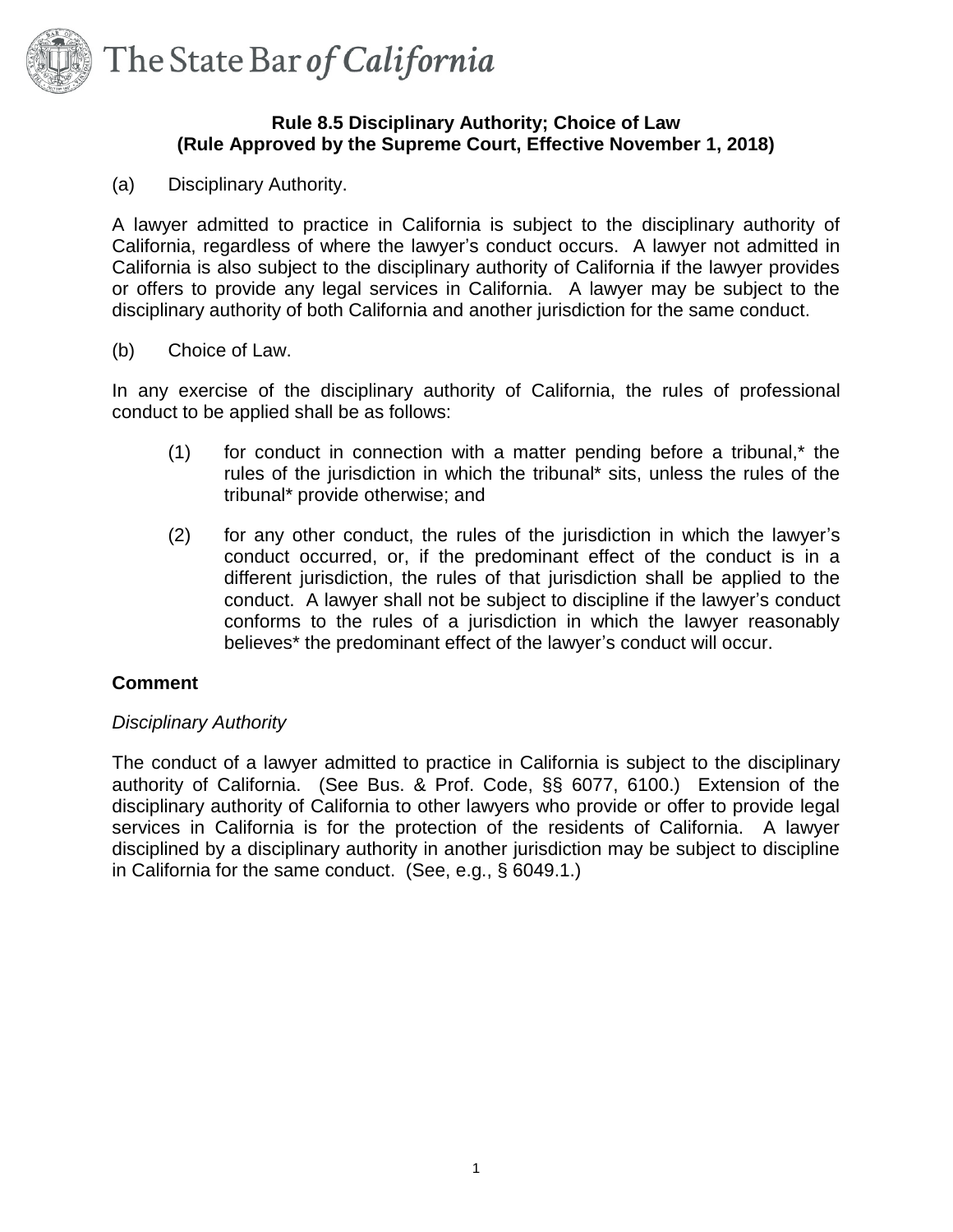#### **NEW RULE OF PROFESSIONAL CONDUCT 8.5 (Former Rule 1-100(D)) Disciplinary Authority; Choice of Law**

### **EXECUTIVE SUMMARY**

The Commission for the Revision of the Rules of Professional Conduct ("Commission") evaluated current rule 1-100(D) (Rules of Professional Conduct, in General – Geographic Scope of the rules) in accordance with the Commission Charter. In addition, the Commission considered the national standard of the American Bar Association ("ABA") counterpart, Model Rule 8.5 (Disciplinary Authority; Choice of Law). The Commission also reviewed relevant California statutes, rules, and case law relating to the issues addressed by the proposed rules. The result of the Commission's evaluation is proposed rule 8.5 (Disciplinary Authority; Choice of Law).

#### **Rule As Issued For 90-day Public Comment**

This proposal responds to multijurisdictional practice considerations that have expanded in recent years. Proposed rule 8.5 departs from the standard in current rule 1-100(D).<sup>1</sup> The Commission is recommending a new rule derived from Model Rule 8.5 in order to eliminate unnecessary differences with the national standard. The Commission believes this is particularly significant for the topics of choice of law and the extraterritorial application of the rules. Twenty-four jurisdictions have adopted Model Rule 8.5 verbatim. Seventeen jurisdictions have adopted a slightly modified version of Model Rule 8.5. Nine jurisdictions have adopted a version of the rule that is substantially different from Model Rule 8.5." Only one jurisdiction, California, has not adopted a version of Model Rule 8.5.

Paragraph (a) clarifies that a lawyer who is admitted to practice in California is subject to discipline regardless of where the lawyer's conduct occurs, while a lawyer who is not admitted in California is subject to California disciplinary authority if the lawyer provides or offers legal services in California. A lawyer may be subject to discipline in California and another jurisdiction for the same conduct.

Paragraph (b), the choice of law provision, clarifies the which law the State Bar will apply in a disciplinary proceeding. Paragraph (b) provides that:

(2) As to lawyers from other jurisdictions who are not members:

These rules shall also govern the activities of lawyers while engaged in the performance of lawyer functions in this state; but nothing contained in these rules shall be deemed to authorize the performance of such functions by such persons in this state except as otherwise permitted by law.

 $\overline{a}$ 1 Current rule 1-100(D) (Geographic Scope of Rules) provides that:

<sup>(1)</sup> As to members:

These rules shall govern the activities of members in and outside this state, except as members lawfully practicing outside this state may be specifically required by a jurisdiction in which they are practicing to follow Rules of Professional Conduct different from these rules.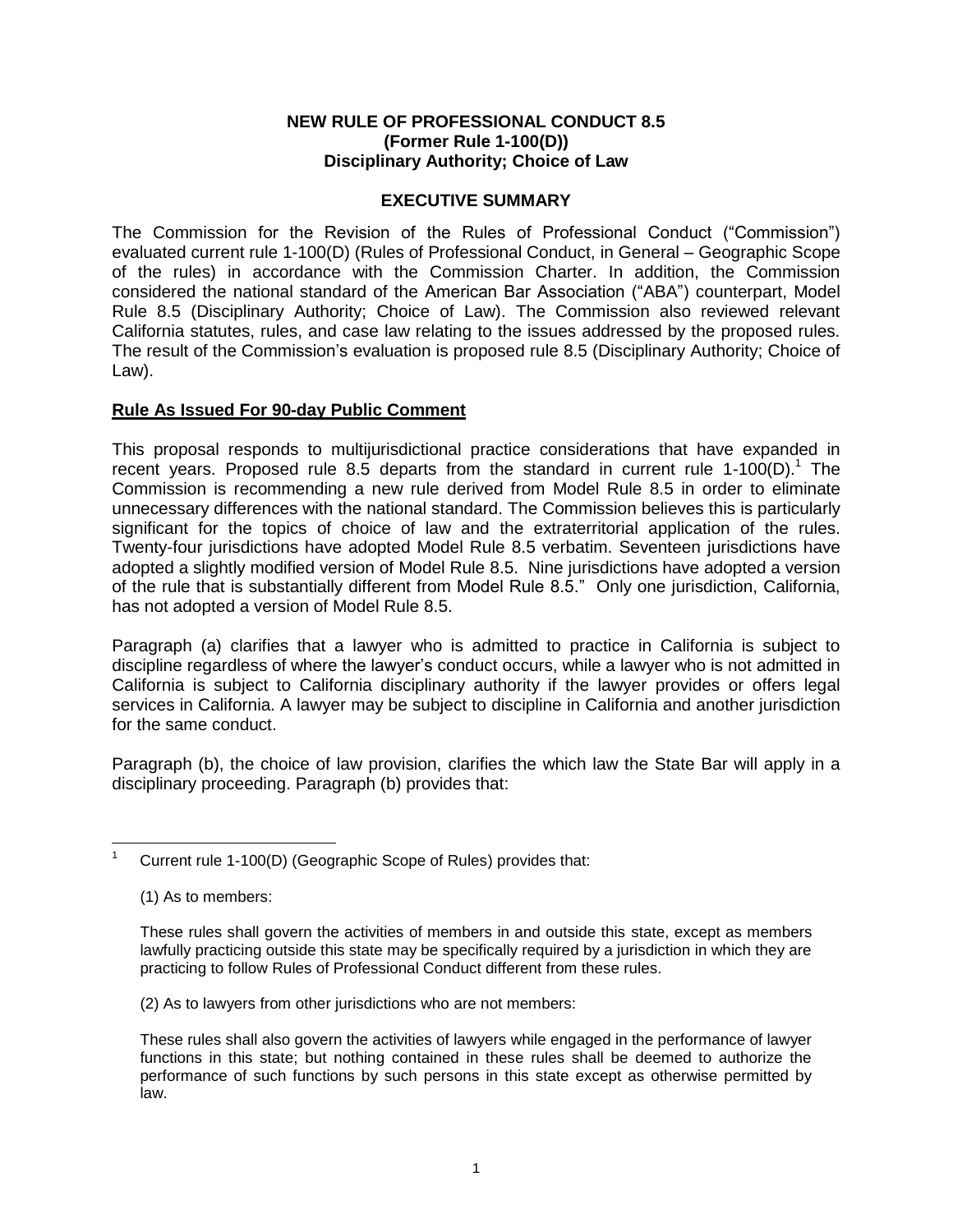- (1) for conduct occurring when a matters is pending before a tribunal, shall use rules of the jurisdiction in which the tribunal sits will be applied, unless the rules of the tribunal provides otherwise;
- (2) for any other conduct, the rules of the jurisdiction in which the lawyer's conduct occurred will apply, or where unless the predominant effect of the conduct occurred is in a different jurisdiction, in which case, that jurisdiction's rules will apply.

The one Comment to proposed rule 8.5 is derived from Comment [1] to Model rule 8.5, but cites to relevant California statutory law. Comment [1] reiterates that the conduct of a lawyer admitted to practice in California is subject to the disciplinary authority of California. Further, the Comment also explains that a lawyer disciplined by a disciplinary authority in another jurisdiction may be subject to discipline in California for the same conduct.

#### **Post-Public Comment Revisions**

After consideration of comments received in response to the initial 90-day public comment period, the Commission made no changes to the proposed rule and voted to recommend that the Board adopt the proposed rule.

The Board adopted proposed rule 8.5 at its November 17, 2016 meeting.

#### **Supreme Court Action (May 10, 2018)**

The Supreme Court approved the rule as modified by the Court to be effective November 1, 2018. In the Comment, citation style was revised to conform to the California Style Manual.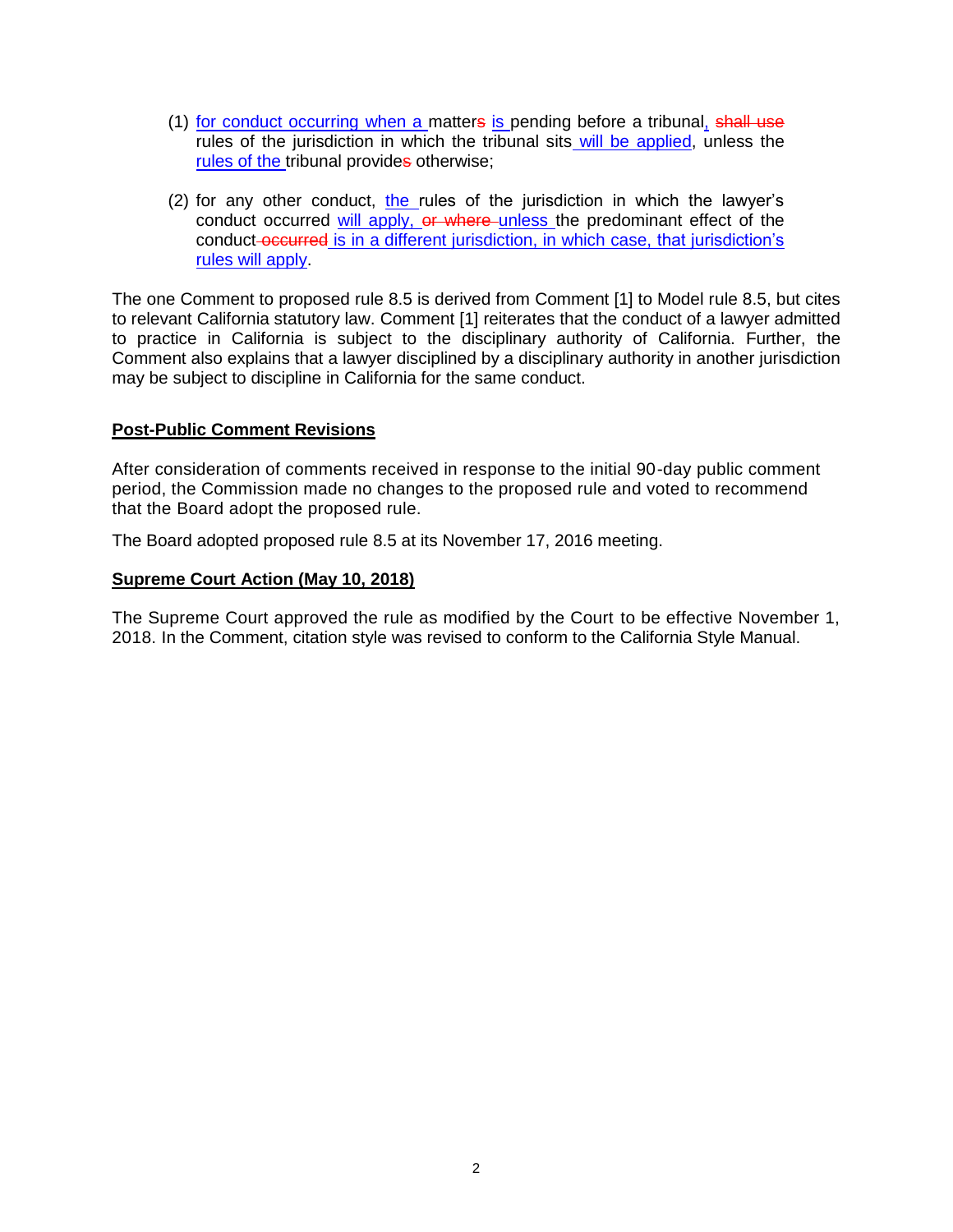## **Rule 8.5 Disciplinary Authority; Choice Ofof Law (Redline Comparison to the ABA Model Rule)**

# (a) Disciplinary Authority.

(a) Disciplinary Authority. A lawyer admitted to practice in this jurisdictionCalifornia is subject to the disciplinary authority of this jurisdictionCalifornia, regardless of where the lawyer'slawyer's conduct occurs. A lawyer not admitted in this jurisdictionCalifornia is also subject to the disciplinary authority of this jurisdictionCalifornia if the lawyer provides or offers to provide any legal services in this jurisdictionCalifornia. A lawyer may be subject to the disciplinary authority of both this jurisdiction California and another jurisdiction for the same conduct.

(b) Choice of Law.

In any exercise of the disciplinary authority of this jurisdictionCalifornia, the rules of professional conduct to be applied shall be as follows:

- (1) for conduct in connection with a matter pending before a tribunal, $*$  the rules of the jurisdiction in which the tribunal\* sits, unless the rules of the tribunal\* provide otherwise; and
- (2) for any other conduct, the rules of the jurisdiction in which the lawyer's conduct occurred, or, if the predominant effect of the conduct is in a different jurisdiction, the rules of that jurisdiction shall be applied to the conduct. A lawyer shall not be subject to discipline if the lawyer's conduct conforms to the rules of a jurisdiction in which the lawyer reasonably believes\* the predominant effect of the lawyer's conduct will occur.

## **Comment**

## *Disciplinary Authority*

The conduct of a lawyer admitted to practice in California is subject to the disciplinary authority of California. (See Bus. & Prof. Code, §§ 6077, 6100.) Extension of the disciplinary authority of California to other lawyers who provide or offer to provide legal services in California is for the protection of the residents of California. A lawyer disciplined by a disciplinary authority in another jurisdiction may be subject to discipline in California for the same conduct. (See, e.g., § 6049.1.)

[1] It is longstanding law that the conduct of a lawyer admitted to practice in this jurisdiction is subject to the disciplinary authority of this jurisdiction. Extension of the disciplinary authority of this jurisdiction to other lawyers who provide or offer to provide legal services in this jurisdiction is for the protection of the citizens of this jurisdiction. Reciprocal enforcement of a jurisdiction's disciplinary findings and sanctions will further advance the purposes of this Rule. See, Rules 6 and 22, ABA Model Rules for Lawyer Disciplinary Enforcement. A lawyer who is subject to the disciplinary authority of this jurisdiction under Rule 8.5(a) appoints an official to be designated by this Court to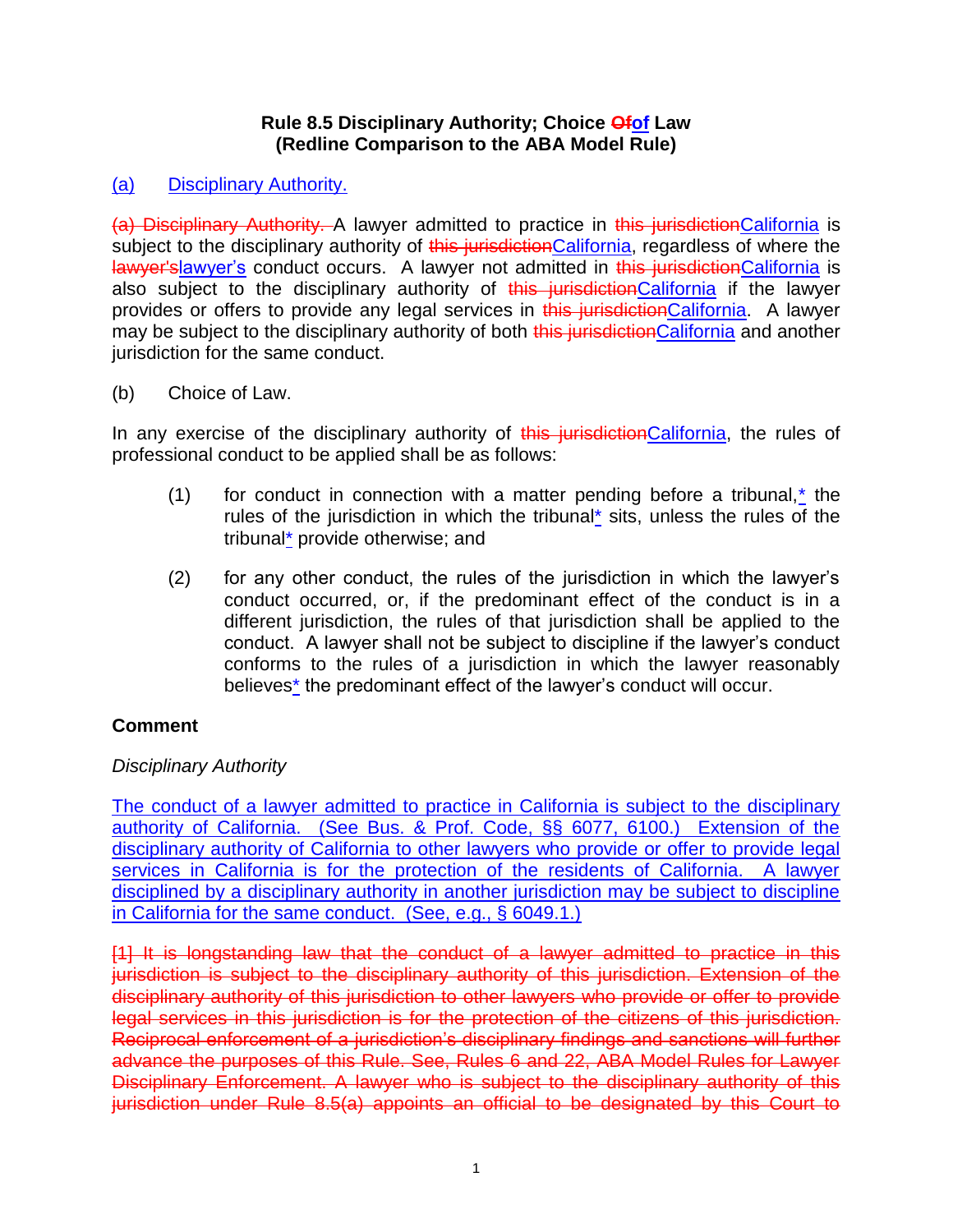receive service of process in this jurisdiction. The fact that the lawyer is subject to the disciplinary authority of this jurisdiction may be a factor in determining whether personal jurisdiction may be asserted over the lawyer for civil matters.

## *Choice of Law*

[2] A lawyer may be potentially subject to more than one set of rules of professional conduct which impose different obligations. The lawyer may be licensed to practice in more than one jurisdiction with differing rules, or may be admitted to practice before a particular court with rules that differ from those of the jurisdiction or jurisdictions in which the lawyer is licensed to practice. Additionally, the lawyer's conduct may involve significant contacts with more than one jurisdiction.

[3] Paragraph (b) seeks to resolve such potential conflicts. Its premise is that minimizing conflicts between rules, as well as uncertainty about which rules are applicable, is in the best interest of both clients and the profession (as well as the bodies having authority to regulate the profession). Accordingly, it takes the approach of (i) providing that any particular conduct of a lawyer shall be subject to only one set of rules of professional conduct, (ii) making the determination of which set of rules applies to particular conduct as straightforward as possible, consistent with recognition of appropriate regulatory interests of relevant jurisdictions, and (iii) providing protection from discipline for lawyers who act reasonably in the face of uncertainty.

[4] Paragraph (b)(1) provides that as to a lawyer's conduct relating to a proceeding pending before a tribunal, the lawyer shall be subject only to the rules of the jurisdiction in which the tribunal sits unless the rules of the tribunal, including its choice of law rule, provide otherwise. As to all other conduct, including conduct in anticipation of a proceeding not yet pending before a tribunal, paragraph (b)(2) provides that a lawyer shall be subject to the rules of the jurisdiction in which the lawyer's conduct occurred, or, if the predominant effect of the conduct is in another jurisdiction, the rules of that jurisdiction shall be applied to the conduct. In the case of conduct in anticipation of a proceeding that is likely to be before a tribunal, the predominant effect of such conduct could be where the conduct occurred, where the tribunal sits or in another jurisdiction.

[5] When a lawyer's conduct involves significant contacts with more than one jurisdiction, it may not be clear whether the predominant effect of the lawyer's conduct will occur in a jurisdiction other than the one in which the conduct occurred. So long as the lawyer's conduct conforms to the rules of a jurisdiction in which the lawyer reasonably believes the predominant effect will occur, the lawyer shall not be subject to discipline under this Rule. With respect to conflicts of interest, in determining a lawyer's reasonable belief under paragraph (b)(2), a written agreement between the lawyer and client that reasonably specifies a particular jurisdiction as within the scope of that paragraph may be considered if the agreement was obtained with the client's informed consent confirmed in the agreement.

[6] If two admitting jurisdictions were to proceed against a lawyer for the same conduct, they should, applying this rule, identify the same governing ethics rules. They should